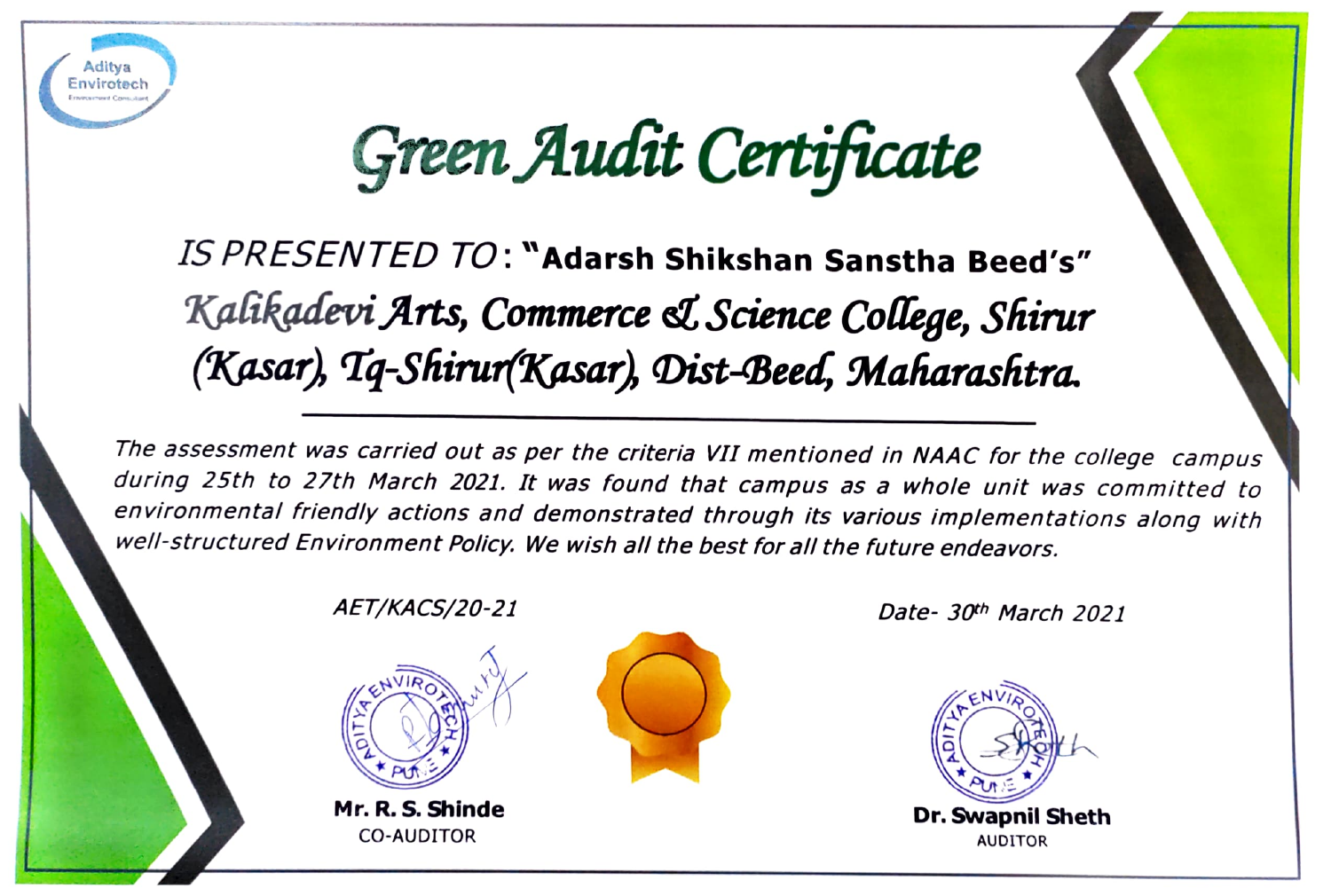

## Environment Audit Certificate

IS PRESENTED TO: "Adarsh Shikshan Sanstha Beed's" Kalikadevi Arts, Commerce st Science College, Shirur (Kasar), Tq-Shirur(Kasar), Dist-Beed, Maharashtra.

The assessment was carried out as per the criteria VII mentioned in NAAC for the college campus<br>during 25th to 27th March 2021. It was found that campus as a whole unit was committed to environmental friendly actions and demonstrated through its various implementations along with well-structured Environment Policy. We wish all the best for all the future endeavors.



Mr. R. S. Shinde **Dr. Swapnil Sheth** CO-AUDITOR AUDITOR AUDITOR



AET/KACS/20-21 Date- 30th March 2021